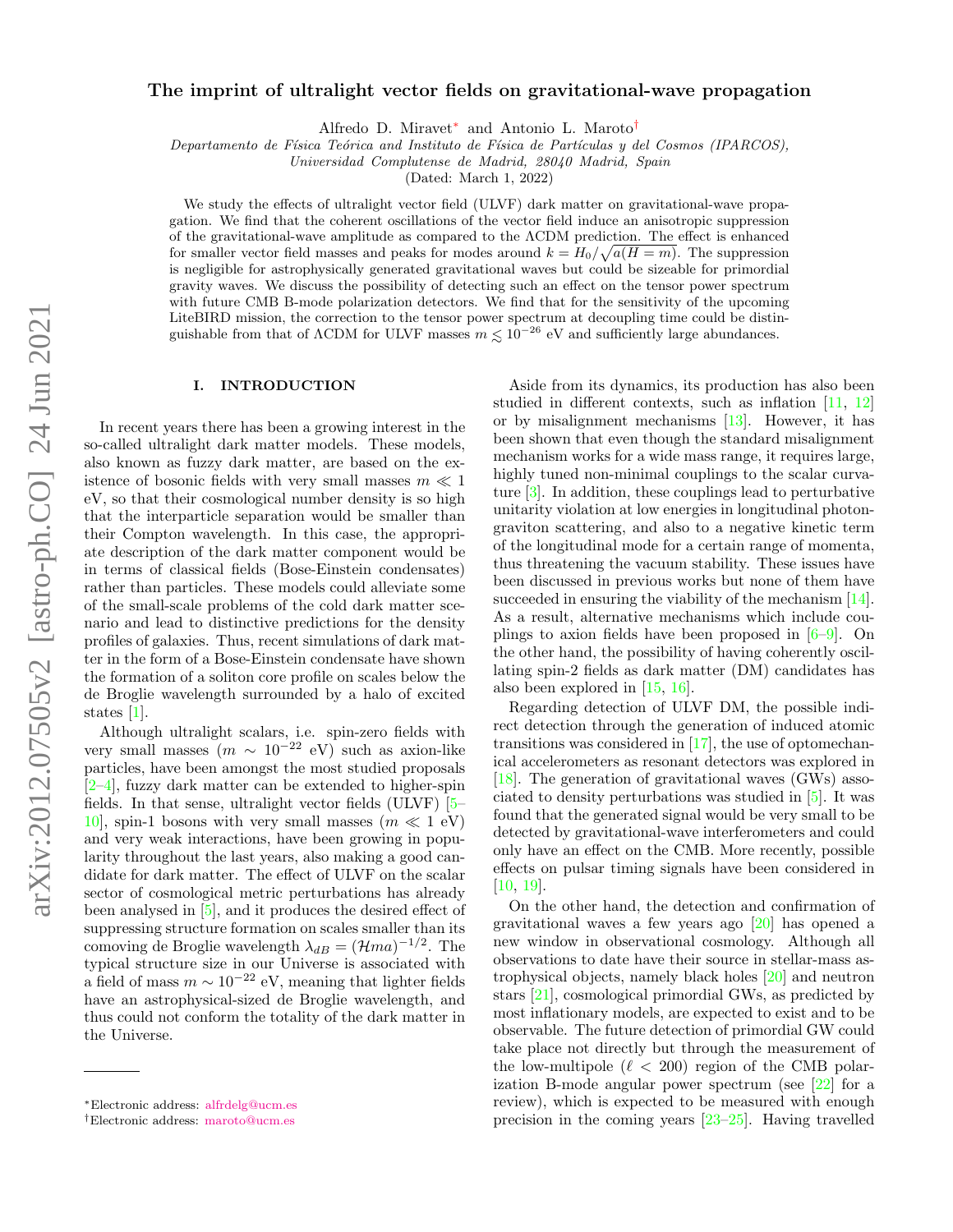all the way through from the end of inflation, primordial GW propagation is very sensitive of any modification of matter-energy content of the universe in any cosmological era. In particular and unlike perfect fluids or scalar fields, the presence of a coherent vector field that could play the role of dark matter, induces a non-zero contribution to the tensor anisotropic stress, which enters the GW equation via the metric perturbation of the stressenergy tensor, and modifies their propagation.

The aim of this work is precisely to analyse the effects of ultralight vector fields on GW propagation. With that purpose, we consider a model based on a homogeneous massive abelian vector field. We analyse the parameter space in which the field behaves as ULVF dark matter and its dynamics and equation of state in past epochs. Then, we study its effects on GW propagation and calculate the range of modes and parameters for which the impact is larger with respect to standard ΛCDM. Finally, we discuss the regimes in which this field could result in a non-zero change to the predicted CMB B-mode observation.

The work is organised as follows. Firstly, in Section [II](#page-1-0) we review the foundations of GW propagation in vacuum. In Section [III](#page-1-1) we present our model of ULVF, get the governing equations of its dynamics and discuss its validity as dark matter. Sections [IV](#page-3-0) and [V](#page-5-0) are dedicated to obtaining the GW propagation equations and the GW abundance expression in the presence of the vector field and to a qualitative analysis of the solutions. In Section [VI](#page-5-1) we introduce the numerical model to solve the equations, present the different results and make some discussion about them. Finally, in Section [VII](#page-8-0) we draw the main conclusions of the work.

### <span id="page-1-0"></span>II. GW PROPAGATION IN VACUUM

In this section, we derive the equation for gravitationalwave propagation in vacuum. The metric we consider is flat Robertson-Walker (RW) in conformal time  $\eta$ , which up to first order in metric perturbations can be written as

<span id="page-1-2"></span>
$$
g_{\mu\nu} = a^2(\eta)(\eta_{\mu\nu} + \delta\eta_{\mu\nu}), \tag{1}
$$

where  $\eta_{\mu\nu} = \text{diag}(+,-,-,-)$ . The equation to solve is the perturbed Einstein equation in vacuum

$$
\delta G^{\mu}{}_{\nu} = 0,\tag{2}
$$

where  $\delta G$  is first order in metric perturbations. In order to do so, we perform a helicity decomposition on the firstorder tensor  $\delta\eta_{\mu\nu}$  in order to separate scalar, vector and tensor contributions, and we are left with the following components:

$$
\delta \eta_{00} = 2\psi, \tag{3a}
$$

$$
\delta \eta_{0i} = \beta_i - \partial_i \gamma,\tag{3b}
$$

$$
\delta \eta_{ij} = 2\phi \delta_{ij} - \left(\partial_i \partial_j - \frac{1}{3} \delta_{ij} \nabla^2\right) \lambda - \frac{1}{2} (\partial_i \epsilon_j + \partial_j \epsilon_i) - h_{ij}^{TT}.
$$
\n(3c)

In all these equations, latin indices run over spatial components  $i, j = 1, 2, 3$ . Out of all these quantities, we are interested solely in its transverse-traceless (TT) contribution  $h_{ij}^{TT}$ , which is the only tensor in the helicity decomposition, and so it suffices to describe gravitational waves. From now on, the TT indicators will be dropped.  $h_{ij}$  is gauge invariant, and also symmetric, transverse and traceless, as all scalar and vectorial behaviours have been removed from it, so it satisfies

$$
h_{ii} = \delta^{ij} h_{ij} = 0, \qquad \partial_i h_{ij} = 0.
$$
 (4)

Thus, all scalars and vectors can be dropped for our purpose, and from now on we will use:

$$
\delta \eta_{00} = 0, \qquad \delta \eta_{0i} = 0, \qquad \delta \eta_{ij} = -h_{ij}.
$$
 (5)

Notice that in perturbations, spatial indices are raised and lowered with  $\delta_{ij}$ . Note how, since the inverse metric is given by

$$
g^{\mu\nu} = a^{-2}(\eta)(\eta^{\mu\nu} - \delta\eta^{\mu\nu} + \mathcal{O}(\delta\eta^2)),
$$
 (6)

we have  $\delta \eta^{ij} = -h^{ij} = -\delta^{ik}\delta^{jl}h_{kl}$ .

With all this, the perturbed Einstein tensor can be computed, whose only non-zero components are

<span id="page-1-3"></span>
$$
\delta G^{i}{}_{j} = -\frac{1}{2a^{2}} \left( h''_{ij} + 2\mathcal{H}h'_{ij} - \nabla^{2}h_{ij} \right), \tag{7}
$$

where  $\prime \equiv d/d\eta$  and  $\mathcal{H} = a'/a$ .

If we choose positive  $i = 3$  to be the direction of propagation of the wave, defined by the momentum vector  $\mathbf{k}$ ,  $h_{ij}$  can be written in terms of the two possible polarizations

<span id="page-1-4"></span>
$$
h_{ij} = \begin{pmatrix} h_+ & h_\times & 0 \\ h_\times & -h_+ & 0 \\ 0 & 0 & 0 \end{pmatrix},
$$
 (8)

and after going through a Fourier transformation, we are left with two identical equations

$$
h''_{\lambda} + 2\mathcal{H}h'_{\lambda} + k^2h_{\lambda} = 0, \qquad \lambda = +, \times, \tag{9}
$$

which is the equation that governs the GW propagation in vacuum. The evolution of an arbitrary GW mode is qualitatively simple, and depends solely on the wavelength of the GW: If the mode is outside the Hubble horizon  $k \ll \mathcal{H}$ , it remains constant, whereas if it is inside the Hubble horizon  $k \gg H$ , it oscillates with the amplitude damped as  $1/a$ . An example of the evolution for different wavelengths is depicted in Fig. [1.](#page-2-0)

## <span id="page-1-1"></span>III. DYNAMICS OF A HOMOGENEOUS VECTOR FIELD IN COSMOLOGY

Let us consider a massive abelian vector field  $[15]$  in a Robertson-Walker (RW) background. The corresponding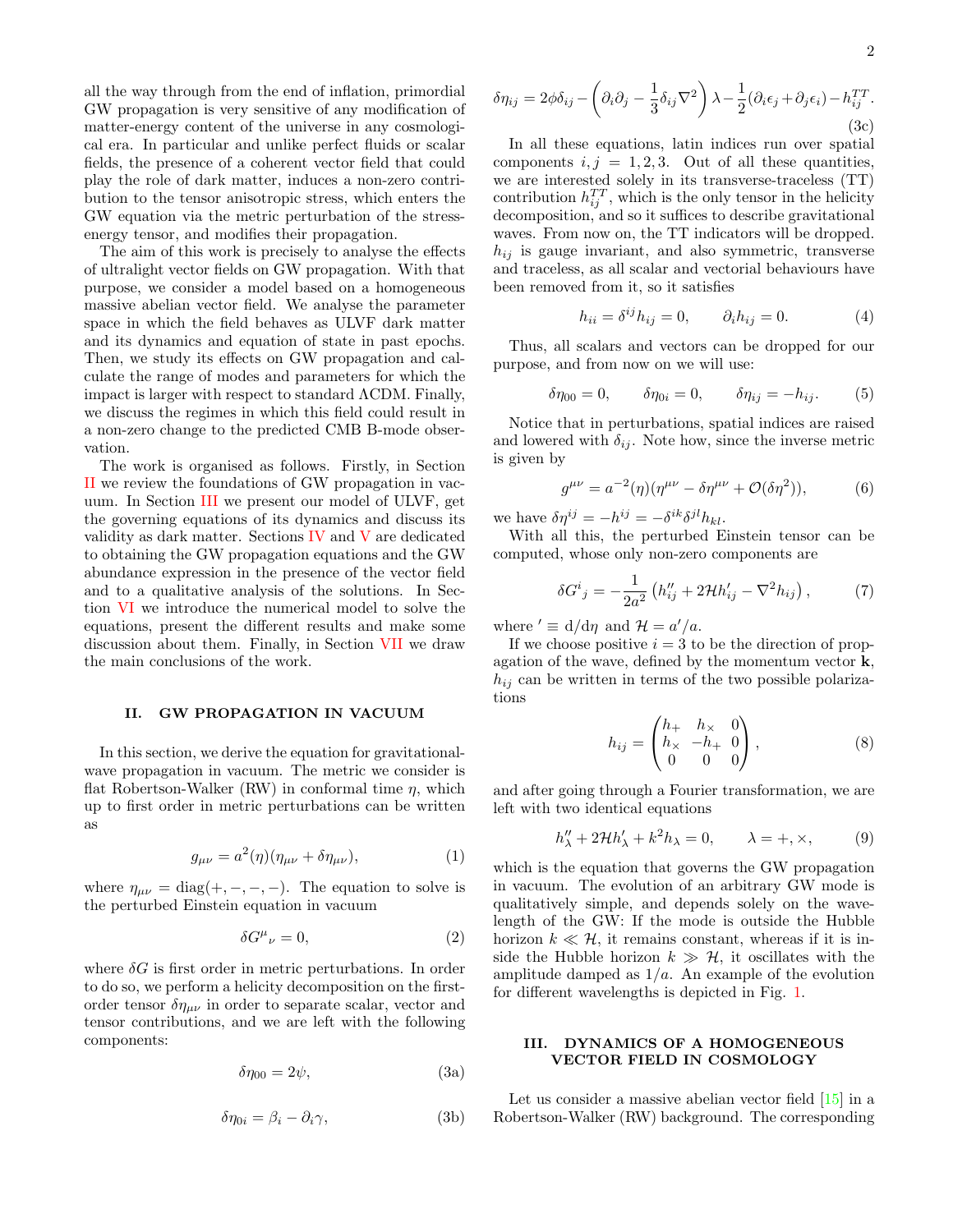

<span id="page-2-0"></span>FIG. 1: Time evolution of GWs in ΛCDM, normalised by their primordial value, with three different reduced wavelengths  $\lambda = 1/k$  as indicated in the legend. The vertical lines indicate when each GW enters the Hubble horizon, i.e.  $k = H$ , and coincides with the moment the damped oscillation starts.

action reads

<span id="page-2-1"></span>
$$
S = \int \mathrm{d}x \sqrt{g} \left( -\frac{1}{4} F_{\mu\nu} F^{\mu\nu} + \frac{1}{2} m^2 A_{\mu} A^{\mu} \right), \qquad (10)
$$

where  $g = |\det(g_{\mu\nu})|$ ,  $F_{\mu\nu} = \partial_{\mu}A_{\nu} - \partial_{\nu}A_{\mu}$ , and the minus sign in the potential is due to stability requirements, since the vector field is going to be purely spacelike, as we are about to see.

The equations of motion for the vector field are ob-tained by varying the action [\(10\)](#page-2-1) with respect to  $A_{\mu}$ , yielding

<span id="page-2-2"></span>
$$
F^{\mu\nu}{}_{;\nu} - m^2 A^{\mu} = 0,\tag{11}
$$

where the semicolon represents covariant derivative.

We consider a homogeneous vector field, thus dependent solely on conformal time  $\eta$ , whose spatial components we choose, for simplicitly, to point in a fixed direction (linear polarization). After conveniently orienting the spatial axes, it can be written as

$$
A_{\mu}(\eta) = (A_0(\eta), 0, 0, A_z(\eta)), \tag{12}
$$

and since we are working at the background level, the metric [\(1\)](#page-1-2) with  $\delta \eta_{\mu\nu} = 0$  is enough to compute the equations of motion. Fixing  $\mu = 0$  in [\(11\)](#page-2-2) gives

$$
m^2 A_0 = 0,\t\t(13)
$$

so the temporal component vanishes, whereas the spatial part of the equation yields

<span id="page-2-3"></span>
$$
A''_z + m^2 a^2 A_z = 0.
$$
 (14)

We can study now the behaviour of  $A<sub>z</sub>$  at different stages of the cosmological evolution. It can be seen that

for  $ma \gg H$  the field oscillates rapidly around the potential minimum. Thus, introducing a WKB ansatz

$$
A_z(\eta) = F_k(\eta) \cos \int^{\eta} \omega(\eta') d\eta' \tag{15}
$$

and substituting back in  $(14)$  up to next-to-leading adiabatic order, we get

<span id="page-2-4"></span>
$$
A_z(\eta) = A_{z,0} a^{-1/2}(\eta) \cos \int^{\eta} m a(\eta') d\eta', \qquad (16)
$$

where  $A_{z,0}$  is a normalization constant.

Now, in order to study the effect of this vector field in the RW background, we need to compute the stressenergy tensor  $T^{\mu}{}_{\nu}$  for this theory. This can be obtained by varying the action with respect to the metric tensor, so that

$$
\delta S = -\frac{1}{2} \int \mathrm{d}x \sqrt{g} \, T^{\mu\nu} \delta g_{\mu\nu}.\tag{17}
$$

After varying the action  $(10)$ , we obtain

<span id="page-2-6"></span>
$$
T^{\mu}{}_{\nu} = \left(\frac{1}{4}F_{\rho\sigma}F^{\rho\sigma} - \frac{1}{2}m^2A_{\rho}A^{\rho}\right)\delta^{\mu}{}_{\nu} - F^{\mu\rho}F_{\nu\rho} + m^2A^{\mu}A_{\nu},\tag{18}
$$

Notice that since the background vector field breaks isotropy, it cannot be the source of a RW background. However as shown in  $[15, 26]$  $[15, 26]$  $[15, 26]$ , for sufficiently fast oscillations, the average energy-momentum tensor is always isotropic. Thus, we can write down the Friedmann equation with the stress-energy tensor given by this theory

$$
\mathcal{H}^2 = \left(\frac{a'}{a}\right)^2 = \frac{8\pi G}{3} \rho_A a^2,\tag{19}
$$

with

<span id="page-2-5"></span>
$$
\rho_A = T^0{}_0 = \frac{A_z^{\prime 2}}{2a^4} + \frac{m^2}{2a^2} A_z^2. \tag{20}
$$

If, instead, we want to consider this ULVF within the framework of ΛCDM, we must simply add this energy density to those from all the other species when writing the Friedmann equation.

With the aid of the WKB solution [\(16\)](#page-2-4) and Eq. [\(20\)](#page-2-5), we can see that  $\rho_A \propto a^{-3}$ , which means that, in the regime in which the WKB condition  $ma \gg H$  is valid, the vector field behaves as matter, so that it could be part of the unexplained dark matter component. Consequently, we must ensure this behaviour throughout the whole matter-dominated epoch, since the matterradiation equality must remain unaffected. Fig. [2](#page-3-1) displays the redshift at which the field starts to oscillate as a function of its mass, from which we get the constraint  $m \gtrsim 10^{-27}$  eV.

At earlier times when the WKB condition is not satisfied, if one imposes that the time derivative of the field is zero at early epochs, it remains constant at its initial value  $A_{z,0}$ , so that the energy density scales as  $\rho_A \propto a^{-2}$ .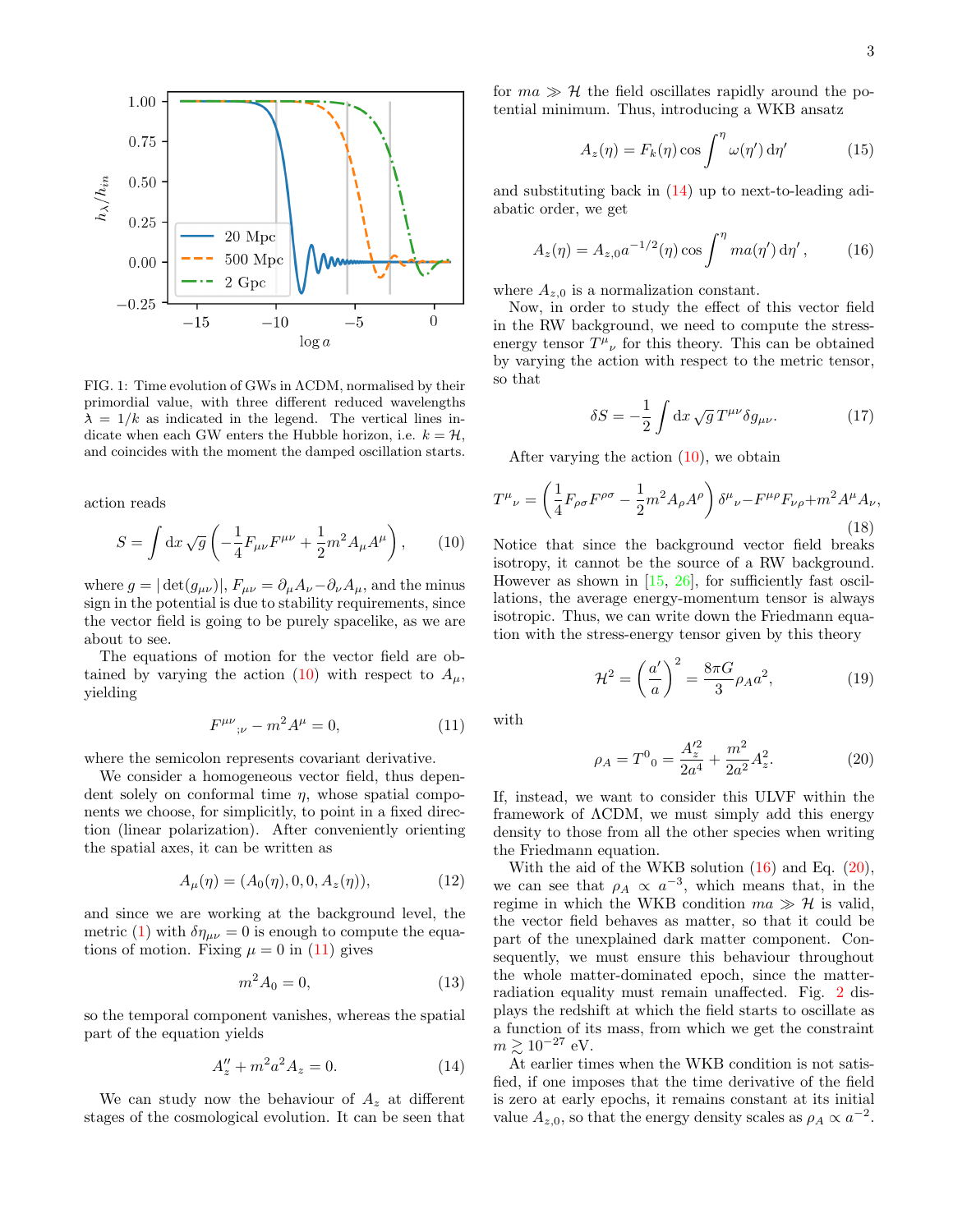

<span id="page-3-1"></span>FIG. 2: Starting point of vector field oscillation expressed in redshift as a function of its mass, computed with a ΛCDM background. The horizontal line corresponds to the matter-radiation equality redshift  $z_{eq} \approx 3350$ , which separates radiation-dominated (RD) and matter-dominated (MD) epochs. Consistency with ΛCDM requires this moment to occur in RD epoch, yielding a lower bound for the ULVF mass.



<span id="page-3-2"></span>FIG. 3: ULVF energy density (in arbitrary units) as a function of the scale factor, for  $m = 10^{-26}$  eV in a  $\Lambda$ CDM background. Dashed and dotted lines represent  $a^{-2}$  and  $a^{-3}$  (matter-like) scalings respectively. The vertical line corresponds to  $ma =$ H, after which the energy density oscillates around  $\rho_A \propto a^{-3}$ as a consequence of the field oscillation.

This holds until  $ma \simeq H$  is reached, when it begins to oscillate as described before and behaves as matter, with the energy density oscillating around the  $a^{-3}$  scaling, as can be seen in Fig. [3.](#page-3-2)

## <span id="page-3-0"></span>IV. INTRODUCING METRIC TENSOR PERTURBATIONS

The effect of the presence of a vector field in the GW propagation can be studied through the perturbed Einstein equation, now with a non-zero stress-energy tensor. In addition, since we are interested only in TT modes, we need to project the Einstein equation onto these modes, which reads

$$
\Lambda_{ij,lm}(\delta G^l{}_m - 8\pi G \delta T^l{}_m) = 0,\tag{21}
$$

where

$$
\Lambda_{ij,lm} = P_{il}P_{jm} - \frac{1}{2}P_{ij}P_{lm} \tag{22}
$$

is the TT projector and

$$
P_{ij} = \delta_{ij} - \hat{k}_i \hat{k}_j. \tag{23}
$$

The transverse traceless projection of the perturbed Einstein tensor yields exactly [\(7\)](#page-1-3), as  $\Lambda_{ij,lm}h_{lm} = h_{ij}$ , because this tensor is already transverse and traceless. On the other hand, after perturbing the metrics in the stress-energy tensor [\(18\)](#page-2-6), omitting the  $\delta^{\mu}{}_{\nu}$  term as it projects to zero, and doing the projection, one gets

$$
\delta T^{i}{}_{j} = -\frac{1}{a^{4}} h_{ik} A'_{j} A'_{k} + \frac{m^{2}}{a^{2}} h_{ik} A_{j} A_{k}, \qquad (24)
$$

so that

$$
\Lambda_{ij,lm} \delta T^{l}_{m} = -\frac{1}{a^{4}} \left[ h_{ik} A'_{j} A'_{k} - \hat{k}_{j} \hat{k}_{m} h_{ik} A'_{m} A'_{k} - \frac{1}{2} (\delta_{ij} - \hat{k}_{i} \hat{k}_{j}) h_{lk} A'_{l} A'_{k} \right] + \frac{m^{2}}{a^{2}} \left[ h_{ik} A_{j} A_{k} - \hat{k}_{j} \hat{k}_{m} h_{ik} A_{m} A_{k} - \frac{1}{2} (\delta_{ij} - \hat{k}_{i} \hat{k}_{j}) h_{lk} A_{l} A_{k} \right].
$$
\n(25)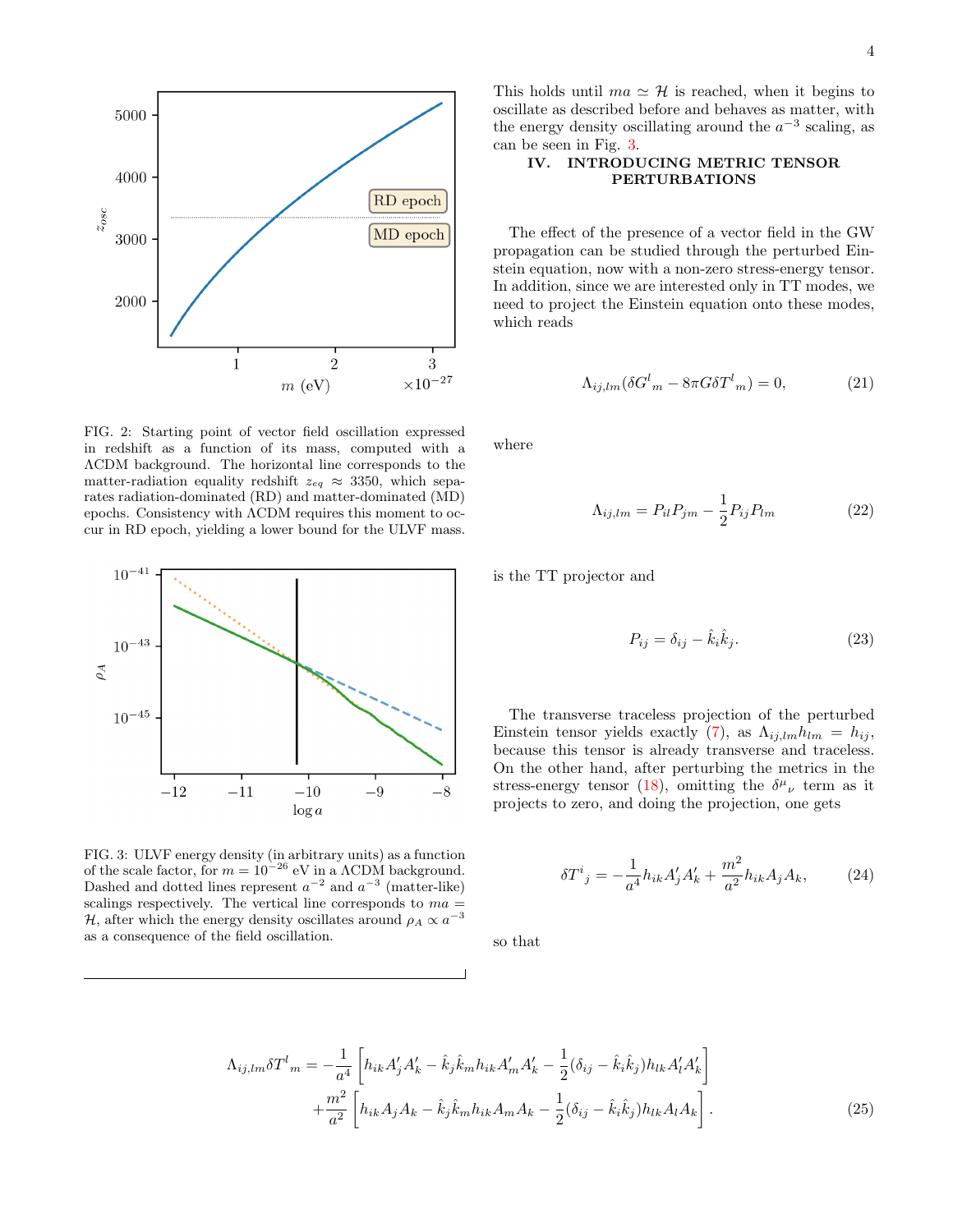Notice that because of the presence of the background vector field, it would be possible to have tensor contributions at the linear level coming from scalar and vector modes [\[5\]](#page-9-3) that would source gravitational waves. However, in this work we will only concentrate on the effect on propagation so that we will ignore the new source terms.

We calculate the components of these tensors in the or-thonormal basis [\[5\]](#page-9-3) defined by the vectors  $\{\hat{\mathbf{u}}_1, \hat{\mathbf{u}}_2, \hat{\mathbf{u}}_3\}$  =  ${\hat{\mathbf{u}}}_{pk}, \cos \theta \hat{\mathbf{u}}_p - \sin \theta \hat{\mathbf{u}}_a, \sin \theta \hat{\mathbf{u}}_p + \cos \theta \hat{\mathbf{u}}_a$ , where  $\hat{\mathbf{u}}_a$  is the unit vector that points in the direction of the vector field, which remains constant during its evolution, so that  $\mathbf{A} = A\hat{\mathbf{u}}_a$ ,  $\hat{\mathbf{u}}_3 = \hat{\mathbf{k}}$  is the direction of propagation of the gravitational wave,  $\cos \theta = \hat{\mathbf{k}} \cdot \hat{\mathbf{u}}_a$  and

$$
\hat{\mathbf{u}}_{pk} = \frac{\hat{\mathbf{k}} \times \hat{\mathbf{u}}_a}{\sin \theta}, \qquad \hat{\mathbf{u}}_p = \frac{\hat{\mathbf{k}} - \cos \theta \hat{\mathbf{u}}_a}{\sin \theta}.
$$
 (26)

Since  $\hat{\mathbf{u}}_3$  is the GW direction of propagation, we can use the expression  $(8)$  for  $h_{ij}$ . Thus, in this basis, we easily get the following expression from the Einstein equation projection:

<span id="page-4-0"></span>
$$
h''_{\lambda} + 2\mathcal{H}h'_{\lambda} + \left[k^2 - 8\pi G\sin^2\theta \left(\frac{A'^2}{2a^2} - \frac{m^2}{2}A^2\right)\right]h_{\lambda} = 0,
$$
\n(27)

with  $\lambda = +, \times$ .

If the vector field is not oscillating (i.e. it remains constant) when the GW mode enters the Hubble horizon, the only effect we effectively get is a shift in the momentum  $k$  and thus a slight displacement of the instant when the mode enters the horizon. On the other hand, more interesting effects, such as changes in the GW amplitude, are expected to happen to modes that enter the horizon when the vector field is already oscillating, in particular to all modes that become sub-Hubble during the matterdominated epoch.

Let us write the vector field abundance today, when the WKB approximation must be valid, as

$$
\Omega_A = \frac{\rho_{A,0}}{\rho_c} = \frac{4\pi G}{3} \frac{m^2 A_{z,0}^2}{H_0^2},\tag{28}
$$

where  $H_0$  is the Hubble parameter in cosmological time  $H = \mathcal{H}/a$  today and  $\rho_c = 3H_0^2/8\pi G$  is the critical energy density today. Note that, as this field behaves as matter today, we must have  $\Omega_A < \Omega_M$  necessarily. If we introduce this as well as the WKB expression for the vector field in [\(27\)](#page-4-0) and we perform a change of variable  $h_{\lambda} = v_{\lambda}/a$ , we get the following equation:

$$
v''_{\lambda} + \left[k^2 - \frac{a''}{a} + \frac{3\Omega_A H_0^2 \sin^2 \theta}{a} \cos\left(2 \int^{\eta} ma(\eta') d\eta'\right)\right] v_{\lambda} = 0. \tag{29}
$$

So that modifications in the GW propagation could appear given the following requirements:

- The vector field must be oscillating at some point of the cosmological evolution:  $ma \gg H$ , which is ensured as long as we keep the matter-radiation equality unaffected, as discussed before.
- The vector field term must be greater or at least of the order of the  $k^2$  and the damping terms, i.e.  $3\Omega_A H_0^2 \sin^2 \theta /a \gtrsim k^2$ ,  $a''/a$ .
- If the vector field term oscillates very quickly, it could be averaged out, resulting in no effect. Thus, the frequency ma cannot be much larger than the GW oscillation frequency, and since the former is monotonically increasing, the effect is going to be more noticeable if the vector field has oscillated for a short time when the GW mode enters the horizon.

Taking all of this into account, the most affected modes are going to be those around  $k^2 = H_0^2/a_*$ , with  $a_*$  defined as the scale factor at which the vector field starts behaving as matter, which can be approximately determined by  $ma_* = \mathcal{H}(a_*)$ . The complicated structure of the differential equation does not allow much further analysis,

and all calculations and results must be obtained numerically.

The comparison between having this vector field or not in the GW evolution can be done through a quotient function that will depend on all parameters in our model. Let  $|h|$  be the oscillation amplitude of the GW if it is inside the horizon or the (constant) value itself if outside the horizon, then we can define

<span id="page-4-1"></span>
$$
Q(k, m, \theta, \Omega_A) = \frac{|h_{\lambda, \Lambda \text{CDM} + \Lambda}(k, m, \theta, \Omega_A)|}{|h_{\lambda, \Lambda \text{CDM}}(k)|}.
$$
 (30)

as the ratio between the GW amplitudes in the ΛCDM model with an additional ULVF dark matter component and the standard ΛCDM, assuming the same initial conditions. For sufficiently long times, the quotient function is independent of the time at which we evaluate both solutions, since they are both constant or equally damped as  $1/a$ . Notice that it is also independent of the GW polarization.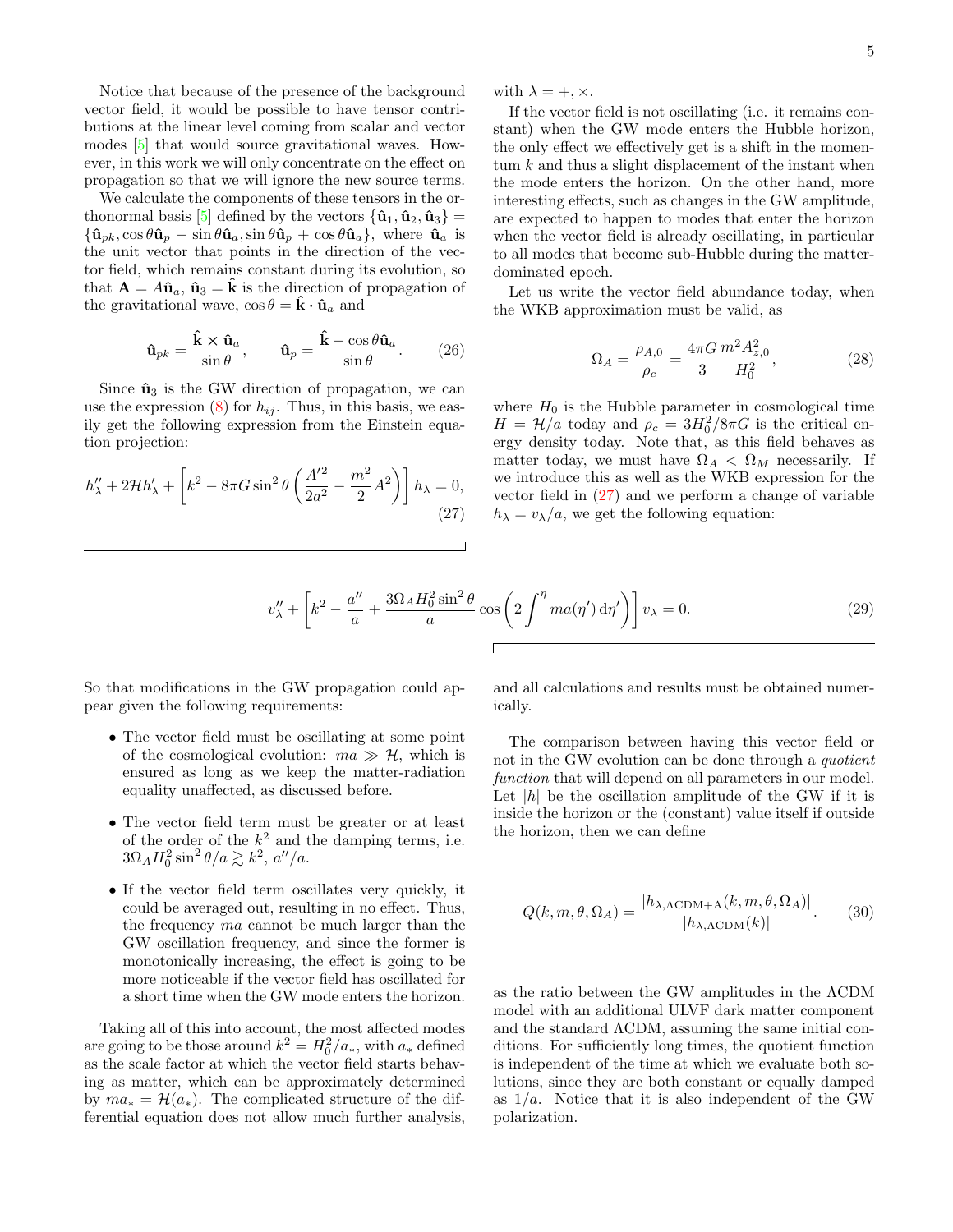### <span id="page-5-0"></span>V. POWER SPECTRUM AND GW ABUNDANCE

Another interesting quantity to compute, as it is widely used to express the sensitivity of GW detectors, is the gravitational-wave abundance today per energy interval [\[27\]](#page-9-23). Typically it is integrated over solid angle, but the anisotropy of our model in the vector-GW angle  $\theta$  makes this integration non-trivial, so the quantity to compute is

$$
\frac{d\Omega_{GW}}{d\cos\theta} = \frac{1}{\rho_c} \frac{d^2\rho_{GW}}{d\log k \,d\cos\theta},\tag{31}
$$

where the gravitational-wave density today is given by

$$
\rho_{GW} = \frac{\langle h'_{ij} h'_{ij} \rangle}{32\pi G}.
$$
\n(32)

This can be related to the tensor power spectrum at redshift z,  $\mathcal{P}_T(z, k, \theta)$ , and can ultimately be written in terms of the primordial tensor power spectrum  $\mathcal{P}_{T,in}$ through the transfer function for  $\Lambda$ CDM  $T(k, z)$ 

<span id="page-5-5"></span>
$$
h_{\lambda,\Lambda\text{CDM}}(k,z) = T(k,z)h_{\lambda,\Lambda\text{CDM}}(k,\eta_{\text{in}})
$$
 (33)

and the quotient function. The transfer function relates the amplitude of gravity waves of a certain wavelength to its primordial value in ΛCDM, and the quotient function accounts for the difference between ΛCDM and our model. Power spectra relate via squared transfer functions, so that

$$
\mathcal{P}_T(z,k,\theta) = \frac{1}{2}|T(k,z)|^2|Q(k,m,\theta,\Omega_A)|^2\mathcal{P}_{T,in}(k). (34)
$$

where the 1/2 factor is needed to keep the correct normalization when the angular integration is performed. The primordial spectrum is usually parametrized as

$$
\mathcal{P}_{T,in}(k) = A_T(k_*) \left(\frac{k}{k_*}\right)^{n_T},\tag{35}
$$

where  $k_*$  is the pivot scale,  $n_T$  is the spectral index and  $A_T$  is the spectrum amplitude at the pivot scale. Finally, we can write the later in terms of the comoving curvature power spectrum amplitude  $A_{\mathcal{R}}$  and the tensor-to-scalar ratio r:

$$
r(k_*) = \frac{A_T(k_*)}{A_{\mathcal{R}}(k_*)}.
$$
 (36)

With all of this combined, we can finally write down

<span id="page-5-6"></span>
$$
\mathcal{P}_T(z,k,\theta) = \frac{1}{2}r(k_*)A_{\mathcal{R}}(k_*)\left(\frac{k}{k_*}\right)^{n_T}
$$

$$
|T(k,z)|^2|Q(k,m,\theta,\Omega_A)|^2. \tag{37}
$$

and for the GW abundance

$$
\frac{\mathrm{d}\Omega_{GW}}{\mathrm{d}\cos\theta} = \frac{k^2}{12H_0^2} \mathcal{P}_T(z,k,\theta) \tag{38}
$$

Thus, the only calculations within our model that we must perform is the determination of the quotient function.

## <span id="page-5-1"></span>VI. NUMERICAL MODEL AND RESULTS

Conformal time  $\eta$  does not appear explicitly in any of the equations, so we can get rid of it to work in terms of the scale factor  $a(\eta)$ , which is more convenient. However, as the scale factor spans several orders of magnitude, we will work with the  $x = \log a(\eta)$  variable in order to improve calculation performance. Eqs.  $(14)$  and  $(27)$ , to solve in terms of  $x$ , are listed as follows:

<span id="page-5-3"></span>
$$
\partial_x^2 A + \frac{\partial_x \mathcal{H}}{\mathcal{H}} \partial_x A + \frac{m^2 e^{2x}}{\mathcal{H}^2} A = 0,\tag{39a}
$$

<span id="page-5-4"></span>
$$
\partial_x^2 h_\lambda + \left(2 + \frac{\partial_x \mathcal{H}}{\mathcal{H}}\right) \partial_x h_\lambda + \frac{1}{\mathcal{H}^2} \left[k^2 \qquad (39b)
$$

$$
- 4\pi G \sin^2 \theta \left(e^{-2x} \mathcal{H}^2 (\partial_x A)^2 - m^2 A^2\right)\right] h_\lambda = 0.
$$

The inconvenience of eliminating conformal time is that now the Hubble parameter appears in the equations. Its expression including the vector field energy density can be written as

<span id="page-5-2"></span>
$$
\mathcal{H}^2 = H_0^2 e^{2x} \left[ (\Omega_M - \Omega_A) e^{-3x} + \Omega_R e^{-4x} + \Omega_\Lambda \right.
$$

$$
+ \frac{4\pi G}{3H_0^2 e^{2x}} \left( \frac{\mathcal{H}^2 (\partial_x A)^2}{e^{2x}} + m^2 A^2 \right) \right], \quad (40)
$$

where the last term in the square brackets must equal  $\Omega_A$  when evaluated today  $(x = 0)$ . The matter abundance today consisting of the ultralight vector field is subtracted from the total matter  $\Omega_M$ , yielding the term  $(\Omega_M - \Omega_A)a^{-3}$  which includes the CDM and baryon contributions. Notice that depending on the  $\Omega_A$  value, the share of ULVF dark matter vs. CDM varies.

The way of solving this system would be to solve [\(40\)](#page-5-2) for  $H$ . Then, plugging the result into  $(39a)$ , we get the solution for the vector field. Finally we solve the GW equation [\(39b\)](#page-5-4). This procedure, however, has several inconveniences. The main one is using the expression for  $H$ that contains A and its derivative explicitly, as it enlarges considerably the equation for the vector field. In addition, having a denominator that can be close to zero results in numerical inaccuracies. On the other hand, large masses for the vector field translate into thousands of oscillations before arriving to the present moment  $x = 0$ , which can take long computing times even if the ΛCDM Hubble parameter is used. Lastly, we would like  $\Omega_A$  to be an input parameter of our model, but since it is a quantity calculated at  $x = 0$  rather than an initial value, this requirement would turn our equations into a boundary value problem, in which the primordial value of the vector field should be fine-tuned to yield the desired  $\Omega_A$ , with a shooting method for example, making the process fairly slow.

Instead, we can argue that the effect of the vector field on the background does not have a large impact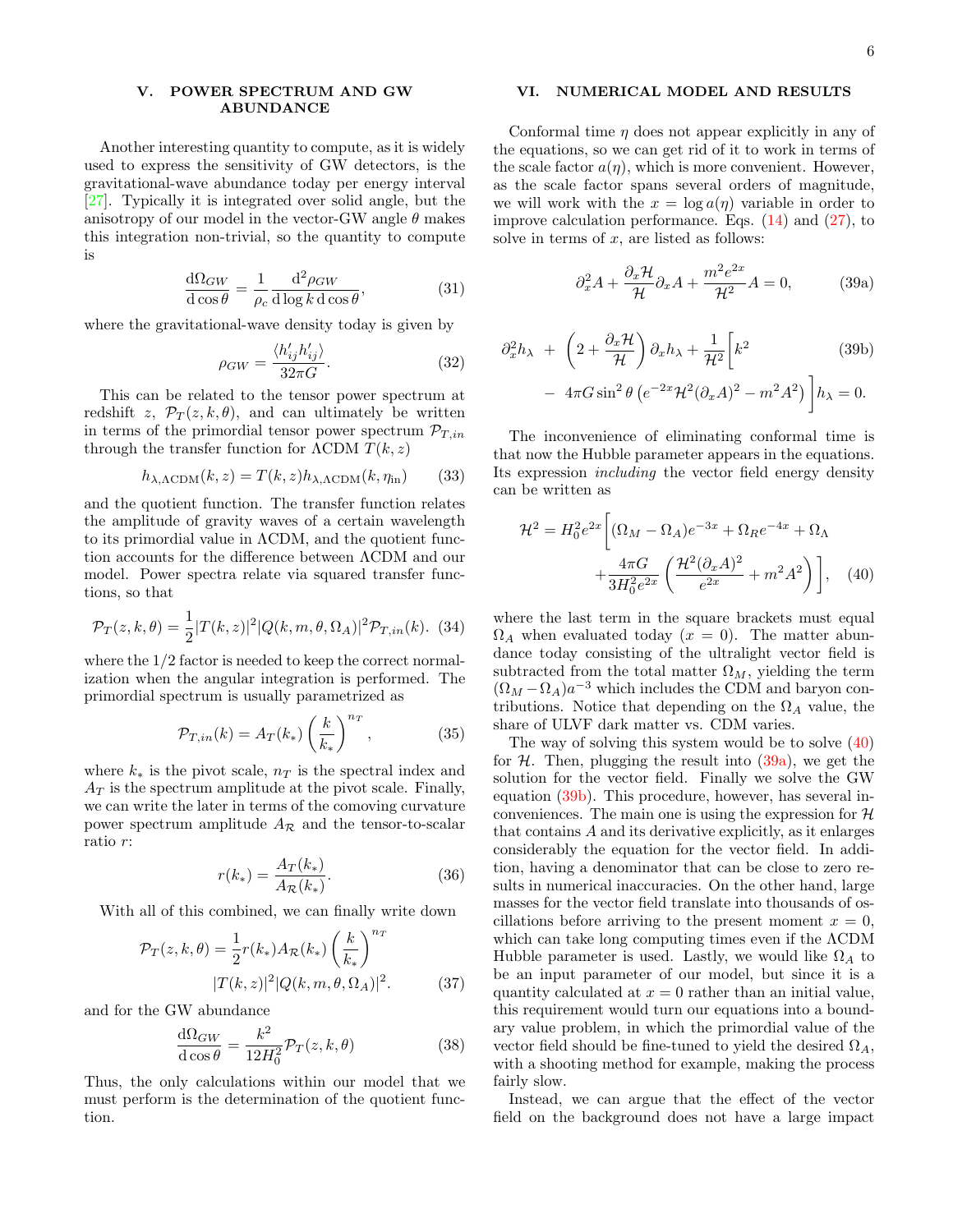



<span id="page-6-0"></span>FIG. 4: Comparison between the exact solution and our twopart model, employing the WKB approximation, for  $m =$  $10^{-26}$  eV. The upper panel shows the exact solution (solid line) and the approximate one (dotted line), displaying a very small difference, as well as an arrow that indicates the minimum from which the WKB solution is used. The lower panel shows the relative error, compared to the oscillation amplitude, which remains below 1%. The oscillatory behaviour indicates that the error is mostly due to a small phase difference between both solutions.

on its own evolution. This is sensible as the vector energy density scales initially as  $a^{-2}$  and then behaves as matter in a radiation-dominated epoch, making it subdominant throughout this period. After a few oscillations of the field, the WKB approximation is valid and its presence can be accounted by treating it as standard matter. Thus, the equation for the vector field [\(39a\)](#page-5-3) is integrated using the standard ΛCDM Hubble parameter

$$
\mathcal{H}^2_{\Lambda\text{CDM}} = H_0^2 e^{2x} \left( \Omega_M e^{-3x} + \Omega_R e^{-4x} + \Omega_\Lambda \right), \quad (41)
$$

with initial conditions  $A(x_{\text{in}}) = A_{\text{in}}$ ,  $A'(x_{\text{in}}) = 0$ , until the scale factor grows by a factor  $e^2$  after the field started oscillating. At this point, it oscillates sufficiently fast as to use the WKB solution, so we match both solutions at the first minimum after this point, which satisfies  $A(x_{\min})/A_{\text{in}} = A_{\min}$ , and with that we can write

$$
A(x) = A_{\rm in} A_{\rm min} e^{-(x - x_{\rm min})/2} \cos \left( \int_{x_{\rm min}}^x \frac{m e^x}{\mathcal{H}_{\Lambda \rm CDM}} \, \mathrm{d}x \right),\tag{42}
$$

valid for  $x > x_{\min}$ .

With this solution, we can calculate the abundance

<span id="page-6-1"></span>FIG. 5: GW evolution for a ΛCDM background and for our model, in solid and doted lines respectively, and wavenumbers of  $k = 10^{-31}$  eV (above) and  $k = 10^{-32}$  eV (below). The rest of the parameters are fixed to  $m = 10^{-26}$  eV,  $\Omega_A = 0.25$ ,  $\theta = \pi/3$ . Vertical lines correspond to the ULVF oscillation beginning  $ma = H$  (dashed) and the GW entering the Hubble horizon  $k = H$  (dash-dotted).

today and get the primordial value  $A_{in}$  in terms of  $\Omega_A$ 

$$
A_{\rm in} = \left(\frac{3\Omega_A H_0^2}{4\pi G m^2 e^{x_{\rm min}} A_{\rm min}}\right)^{1/2},\tag{43}
$$

thus fixing the boundary problem issue. Fig. [4](#page-6-0) shows a comparison between an exact solution and the solution we will be using, thus leading to small errors, and even less in a differential equation integration due to the oscillatory behaviour. Being able to use the later allows us to compute results much faster, as the large amount of oscillations before reaching the present time would have taken much computation time.

This two-part solution for the vector field can be plugged into the complete Hubble parameter  $(40)$ , where, in the combination  $A' = \mathcal{H} \partial_x A$ , we must use  $\mathcal{H}_{\Lambda \text{CDM}}$  in order to have a consistent solution, as this is the Hubble parameter that we have used to solve A. Finally we solve the GW evolution  $(39b)$ . The starting integration point  $x_{\text{in}}$  must be early enough so that the field is still constant and the GW mode is super-Hubble with  $\mathcal{H}(x_{\text{in}}) \gg \{e^{x_{\text{in}}}m, k\}.$ 

The GW propagation equation [\(39b\)](#page-5-4) must be solved twice, once for a  $\Lambda$ CDM background  $(\Omega_A = 0)$  and then again for our model with a certain set of parameters. Fig. [5](#page-6-1) shows a couple of examples of GW propagation with and without the vector field. The main effect, which is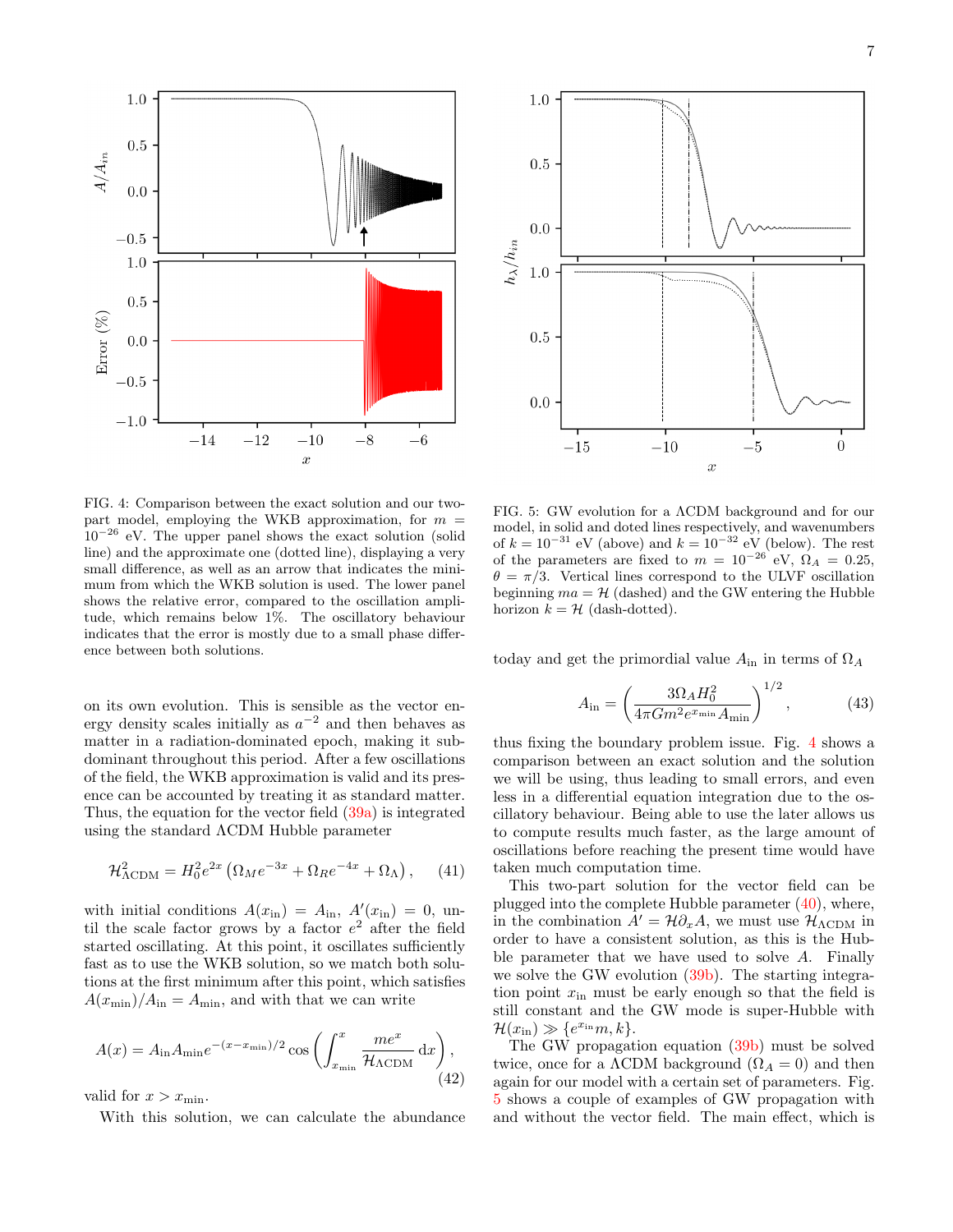

<span id="page-7-0"></span>FIG. 6: Quotient function for different ULVF masses, with fixed  $\theta = \pi/2$  and  $\Omega_A = 0.1$ . The deviation from ACDM  $Q = 1$  is larger the smaller the mass is. There is a global minimum at  $k_{\text{min}}$ , different for each mass, where the deviation is maximum. For  $k \ll k_{\text{min}}$ , the quotient tends to a constant value smaller than 1 (with little deviations in the figure due to numerical inaccuracy), whereas for  $k \gg k_{\text{min}}$  it tends to unity.



<span id="page-7-1"></span>FIG. 7: Quotient function for different ULVF abundances, with fixed  $m = 3 \cdot 10^{-27}$  eV and  $\theta = \pi/2$ . The deviation from ΛCDM is larger the greater the abundance, which has a natural bound at  $\Omega_M$ . The wavenumber of maximum deviation (global minimum) does not depend on  $\Omega_A$ , as opposed to mass (see Fig. [6\)](#page-7-0). The choice  $\Omega_A = 0$  is exactly  $\Lambda$ CDM, as expected.

fairly visible in those figures, is that the GW amplitude experiences a smooth diminution the moment the ULVF starts behaving as matter as long as this event occurs whilst the GW mode is super-Hubble. If it occurs after the wave entering the Hubble horizon, little to no effect is noticed.



<span id="page-7-2"></span>FIG. 8: Quotient function for different vector field-wavevector angles  $\theta$ , with fixed  $m = 3 \cdot 10^{-27}$  eV and  $\Omega_A = 0.1$ . The deviation from  $\Lambda$ CDM is larger the closer to  $\pi/2$  θ is. Angles in the range  $\pi/2 < \theta \leq \pi$  yield results that can be obtained from this picture, as the dependence in the propagation equation  $(27)$  is  $\sin^2 \theta$ . Note that the wavenumber of maximum deviation does not depend on  $\theta$  (obviating the extreme choice  $\theta = 0$ ), and that the case  $\theta = 0$  is not exactly  $\Lambda$ CDM despite having no extra term in the propagation equation, as the ULVF still affects the background evolution.



<span id="page-7-3"></span>FIG. 9: Quotient function as a function of  $\sin^2 \theta$ , with fixed  $m = 3 \cdot 10^{-27}$  eV and  $\Omega_A = 0.1$ , for various wavenumber values. The dashed grey line corresponds to ΛCDM. The almost linear dependence suggests an approximately quadrupolar angular modulation of the GW power spectrum.

With both solutions at hand, the transfer function  $(33)$ can be obtained from the ΛCDM one by directly dividing the value of the GW today by its primordial value. The quotient function [\(30\)](#page-4-1) is computed through the comparison of both solutions for sufficiently long times, as discussed in Section [IV.](#page-3-0) An example for different masses can be seen in Fig [6,](#page-7-0) showing that there is a specific region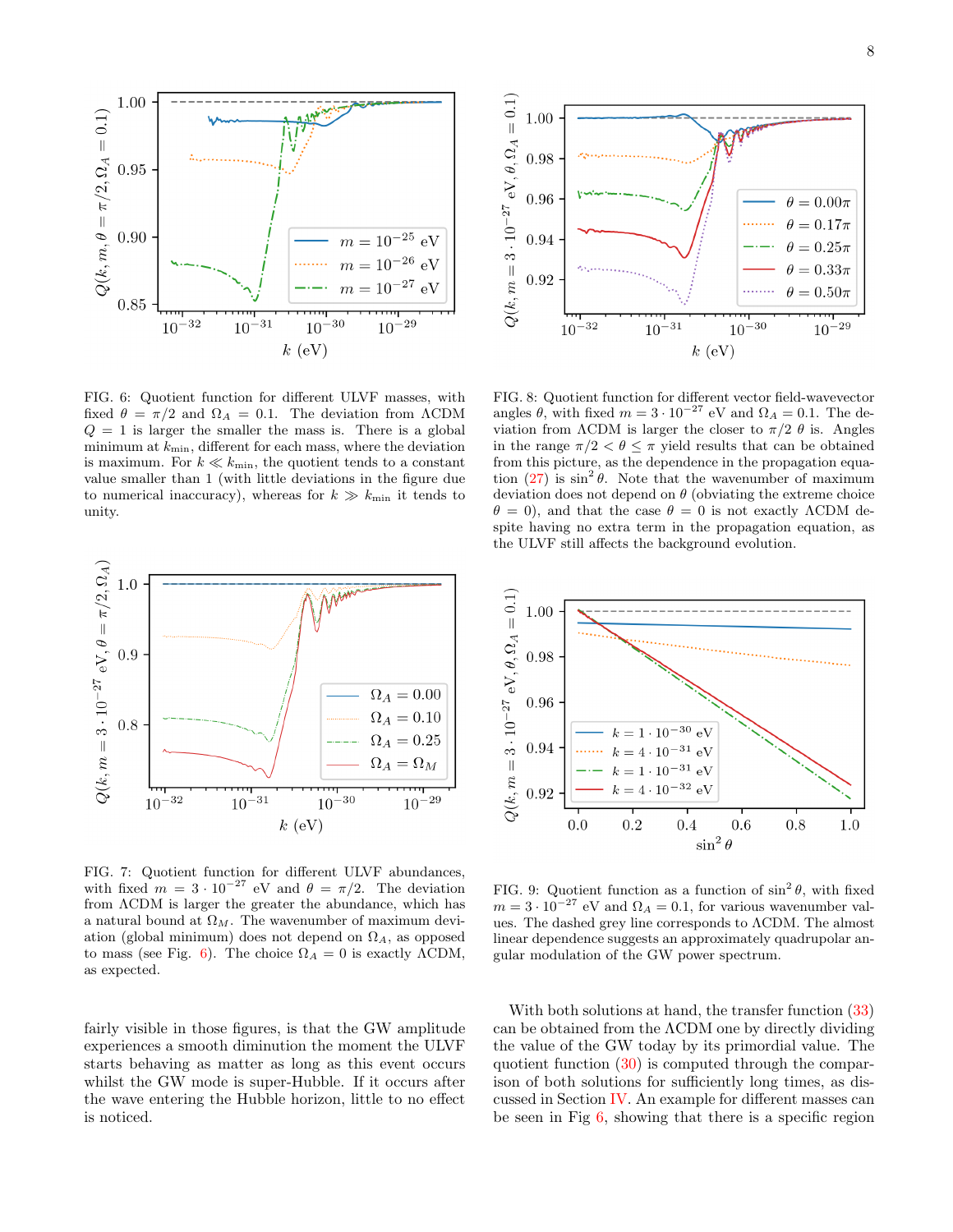where the effects are more noticeable, which corresponds to wavenumbers around  $k = H_0 / \sqrt{a_*}$ . As  $a_*$ , the scale factor at which the ULVF starts behaving as matter, depends solely on the ULVF mass, the k value for which the quotient function reaches its absolute minimum depends only on the mass as well, meaning that the variation of the angle  $\theta$  or  $\Omega_A$  produces a shift in the vertical axis, but not in the horizontal one. In particular, the deviation from  $\Lambda$ CDM is bigger the larger  $\Omega_A$  is and the closer to  $\pi/2$  the angle  $\theta$  is, as can be seen in Figs. [7](#page-7-1) and [8](#page-7-2) respectively. One last point to note is that setting  $\Omega_A = 0$  in our model corresponds exactly with ΛCDM, thus resulting in unity quotient function, but setting  $\theta = 0$  does not. This is because, despite the fact that  $\theta = 0$  eliminates the additional term in [\(39b\)](#page-5-4), there is still a slight effect in the background accounted in  $\mathcal{H}$ , so we get  $Q \neq 1$  even though there is no direct coupling between GWs and the ULVF in the propagation equation.

The quotient function exhibits non-trivial k and  $\theta$  dependencies as shown in Figs. [6](#page-7-0) and [9,](#page-7-3) which could make it possible to detect the presence of ULVF dark matter in certain mass ranges. Forthcoming experiments, both ground-based such as BICEP Array [\[23\]](#page-9-20) or Simons Array [\[24\]](#page-9-24), and satellite-based like LiteBIRD [\[25\]](#page-9-21), are expected to detect primordial gravitational waves with a sensitivity of  $\sigma(r)$  < 0.006 in the tensor to scalar ratio (even smaller in the case of LiteBIRD  $\sigma(r) < 0.001$ ), enough to detect typical values predicted by inflation around  $r = 0.01$ , through CMB B-mode observations for  $\ell$  < 200, as larger multipoles are dominated by gravitational lensing. Therefore, some effects in the B-mode power spectrum resulting from the ULVF presence are expected, on the one hand, as an angular modulation of the tensor power spectrum in that multipole range. As shown in Fig. [9,](#page-7-3) this modulation would be approximately quadrupolar. On the other hand, we also expect a modification in the power-spectrum  $k$  dependence. Both effects would more important for masses near the lower limit of  $m \sim 10^{-27}$  eV, as can be seen in Fig. [6.](#page-7-0) Notice also that astrophysically-generated GWs typically have larger frequencies, where the quotient function tends to unity and therefore no effect in propagation is expected.

We plot in Fig. [10](#page-8-1) the tensor power spectrum at decoupling time for various sets of parameters, in which we can see that the ULVF presence suppresses the power with respect to ΛCDM for small masses. The effect is more evident at low k (multipoles  $\ell < 100$ ), where the quotient function is not unity for these small masses. Such low frequency GW are far from being directly observable with interferometers or pulsar timing arrays taking into account current or planned detector sensitivities and wavelength ranges [\[29\]](#page-9-25), so the observation of these effects is constrained to the measurement of B modes.



<span id="page-8-1"></span>FIG. 10: Tensor power spectrum at decoupling time for different ULVF masses,  $\theta = \pi/2$ , ULVF abundance of  $\Omega_A = 0.1$ , primordial tensor-to-scalar ratio  $r = 0.01$  and no spectral tilt  $n_T = 0$ . The rest of parameters in Eq. [\(37\)](#page-5-6), corresponding to the scalar sector of the primordial power spectrum correspond to the Planck cosmology [\[28\]](#page-9-26). The upper abscissa axis represents the approximate multipole moment  $\ell$  corresponding to the wavenumber, taking into account its angular size at the last scattering surface. The blue band represents the precision of  $\sigma(r) = 0.001$  of LiteBIRD. Smaller masses (as well as bigger ULVF abundances) are more likely to be detected as deviations from ΛCDM.

### <span id="page-8-0"></span>VII. CONCLUSIONS

Ultralight vector fields are suitable dark matter candidates. While contributing to the observed and yet unexplained dark matter abundance today, their coherent oscillatory behaviour produces interesting new phenomenology compared to standard cold dark matter.

We have found that primordial GWs, those coming from the inflationary epoch, see their amplitudes slightly diminished for small ULVF masses  $m$  and large abundances  $\Omega_A$ , as long as the GW mode enters the Hubble horizon after the ULVF starts to behave as matter, which occurs for long-wavelength modes. This suppression is anisotropic and is maximized for GWs propagating orthogonally to the direction of the background vector field. In addition, as can be seen in Fig. [6,](#page-7-0) there is a wavenumber region for each mass in which there is a non-zero change with respect to ΛCDM. Therefore, the presence of the ULVF is expected to modify the CMB Bmode signal, either as an angular modulation or a change in the shape of the power spectrum. This is particularly interesting in the low-multipole ( $\ell < 200$ ) region, where gravitational lensing is not dominant. Taking into account the sensitivity and multipole region of forthcoming observations, we infer from the tensor power spectrum at